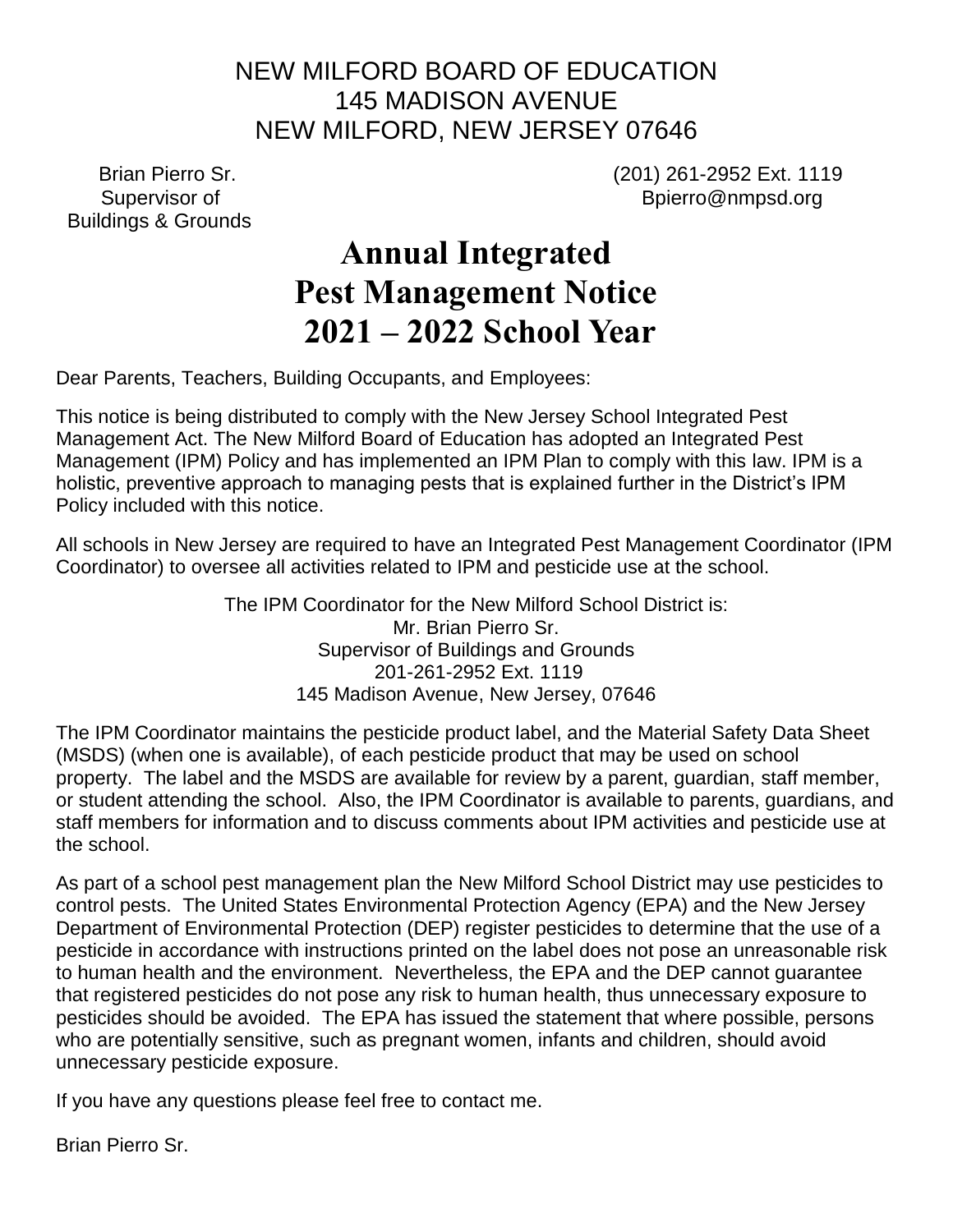| <b>New Milford Board of Education</b><br>Listing of Pesticides used within the last 12 months |                                  |                           |                                 |
|-----------------------------------------------------------------------------------------------|----------------------------------|---------------------------|---------------------------------|
| <b>Trade Name</b>                                                                             | <b>Common Name</b>               | <b>EPA Registration #</b> | <b>School Area(s)</b>           |
| Barricade 4L                                                                                  | Crab Grass Pre-<br>Emergent      | 100-1139                  | Turf Fields for Crab Grass      |
| Escalade 2                                                                                    | <b>Broadleaf Weed</b><br>Control | 228-442                   | Turf Fields for Broadleaf Weeds |

# **Integrated Pest Management Policy for New Jersey Schools**

The New Jersey School Integrated Pest Management Act of 2002 requires schools to implement a school Integrated pest management policy.

The law requires the Superintendent of the School District, for each school in the district, the Board of Trustees of a Charter School, and the Principal or Lead Administrator of a Private School, as appropriate, to Implement Integrated Pest Management (IPM) procedures to control pests and minimize exposure of children, faculty, and staff to pesticides. The New Milford Board of Education shall therefore develop and maintain an IPM Plan as part of the school's policy.

#### **Integrated Pest Management Procedures in Schools**

Implementation of IPM procedures will determine when to control pests and whether to use mechanical, physical, cultural, biological or chemical methods. Applying IPM principles prevents unacceptable levels of pest damage by most economical means and with the least possible hazard to people, property, and the environment.

Each school shall consider the full range of management options, including no action at all. Nonpesticide pest management methods are to be used whenever possible. The choice of using a pesticide shall be based on a review of all other available options and a determination that these options are not effective or not reasonable. When it is determined that a pesticide must be used, low impact pesticides and methods are preferred and shall be considered for the use first.

### **Development of IPM Plans**

The school IPM is a blueprint of how the New Milford Board of Education will manage pests through IPM methods. The School IPM plan states the school's goals regarding the management of pests and the use of pesticides. It reflects the school's site-specific needs. The IPM plan shall provide a description of how each component of the school IPM policy will be implemented at the school. For public schools, the local school board, in collaboration with the school Buildings Administrator (Principal), shall be responsible for the development of the IPM plan for the school.